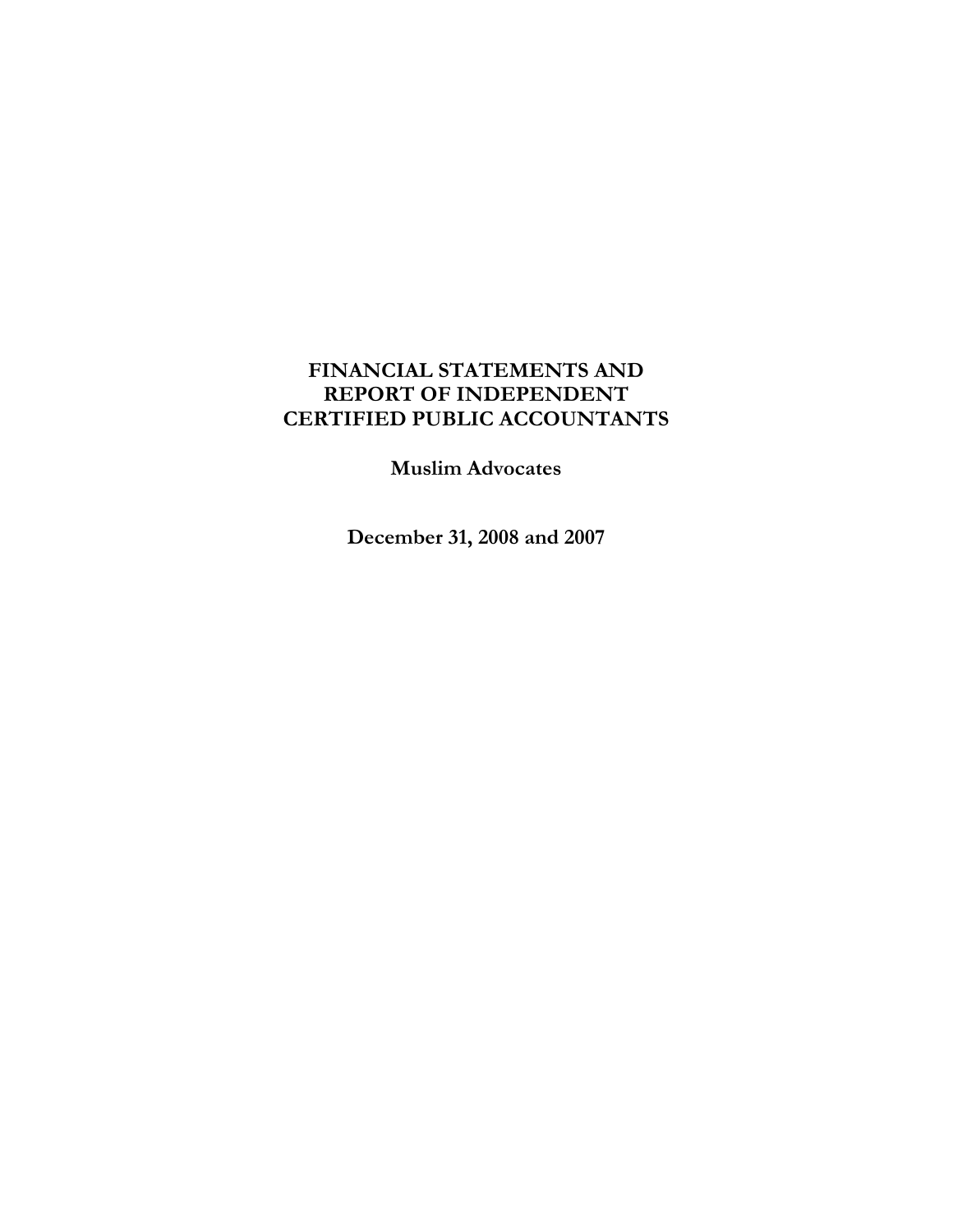# **Muslim Advocates**

# **TABLE OF CONTENTS**

|                                          | Page |
|------------------------------------------|------|
| Independent Auditors' Report             | 1    |
| <b>Financial Statements:</b>             |      |
| Statements of Financial Position         | 2    |
| <b>Statements of Activities:</b>         | 3    |
| <b>Statements of Functional Expenses</b> | 5    |
| <b>Statements of Cash Flows</b>          | 7    |
| Notes to Financial Statements            | 8    |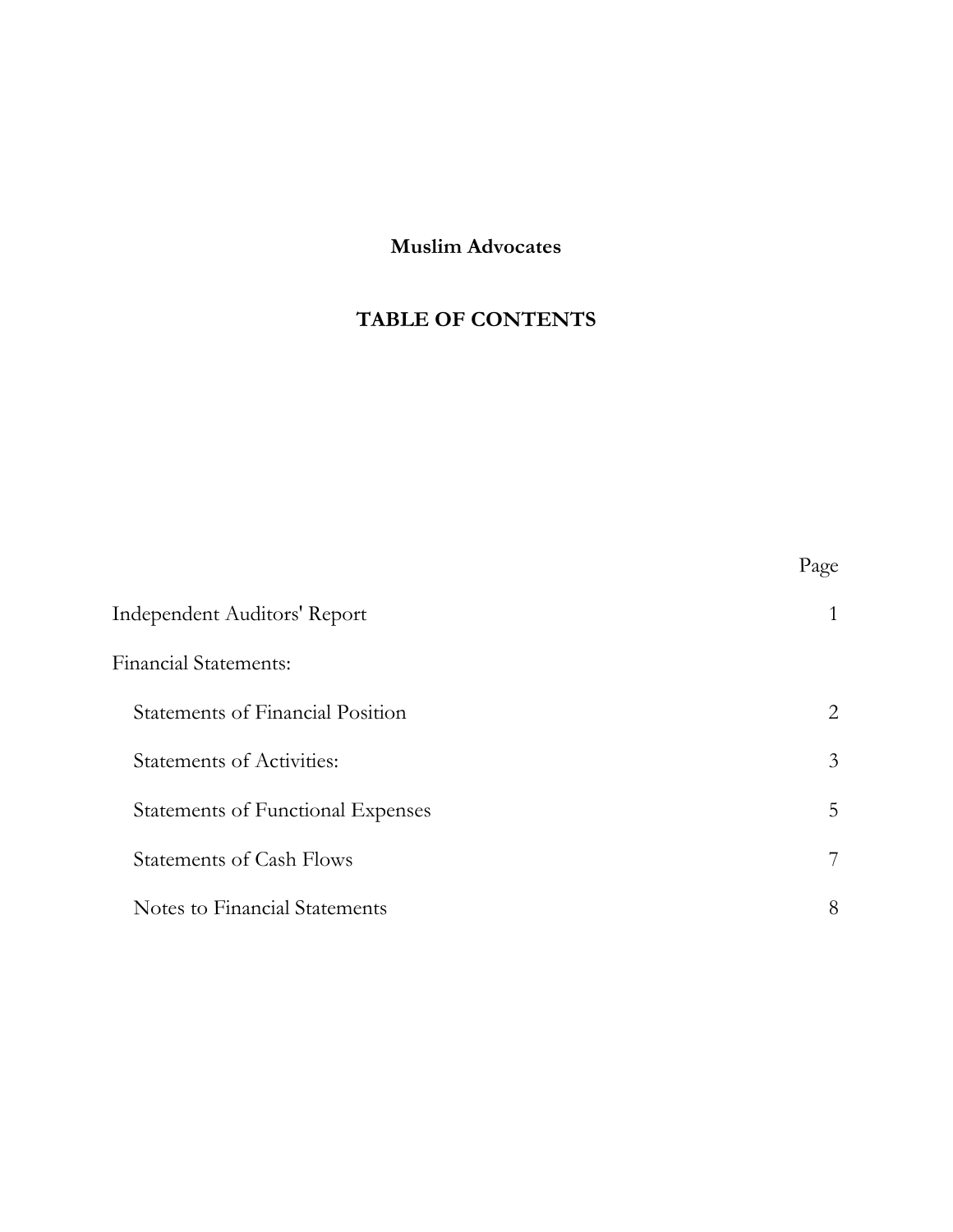Farmer & First, P.C.

*"Grow Your Business With Us"*

# **INDEPENDENT AUDITORS' REPORT**

August 5, 2009

Board of Directors Muslim Advocates San Francisco, CA

We have audited the accompanying statements of financial position of the Muslim Advocates (a nonprofit corporation), as of December 31, 2008 and 2007 and the related statements of activities, functional expenses and statement of cash flows for the years then ended. These financial statements are the responsibility of the corporation's management. Our responsibility is to express an opinion on the financial statements based on our audits.

We conducted our audits in accordance with auditing standards generally accepted in the United States of America. Those standards require that we plan and perform the audits to obtain reasonable assurance about whether the financial statements are free of material misstatement. An audit includes examining, on a test basis, evidence supporting the amounts and disclosures in the financial statements. An audit also includes assessing the accounting principles used and significant estimates made by management, as well as evaluating the overall financial statement presentation. We believe that our audits provide a reasonable basis for our opinion.

In our opinion the financial statements referred to above present fairly, in all material respects, the financial position of the Muslim Advocates as of December 31, 2008 and 2007 and the results of its operations, and its cash flows for the years then ended in conformity with accounting principles generally accepted in the United States of America.

Janver & Sirst, PC

Warren, RI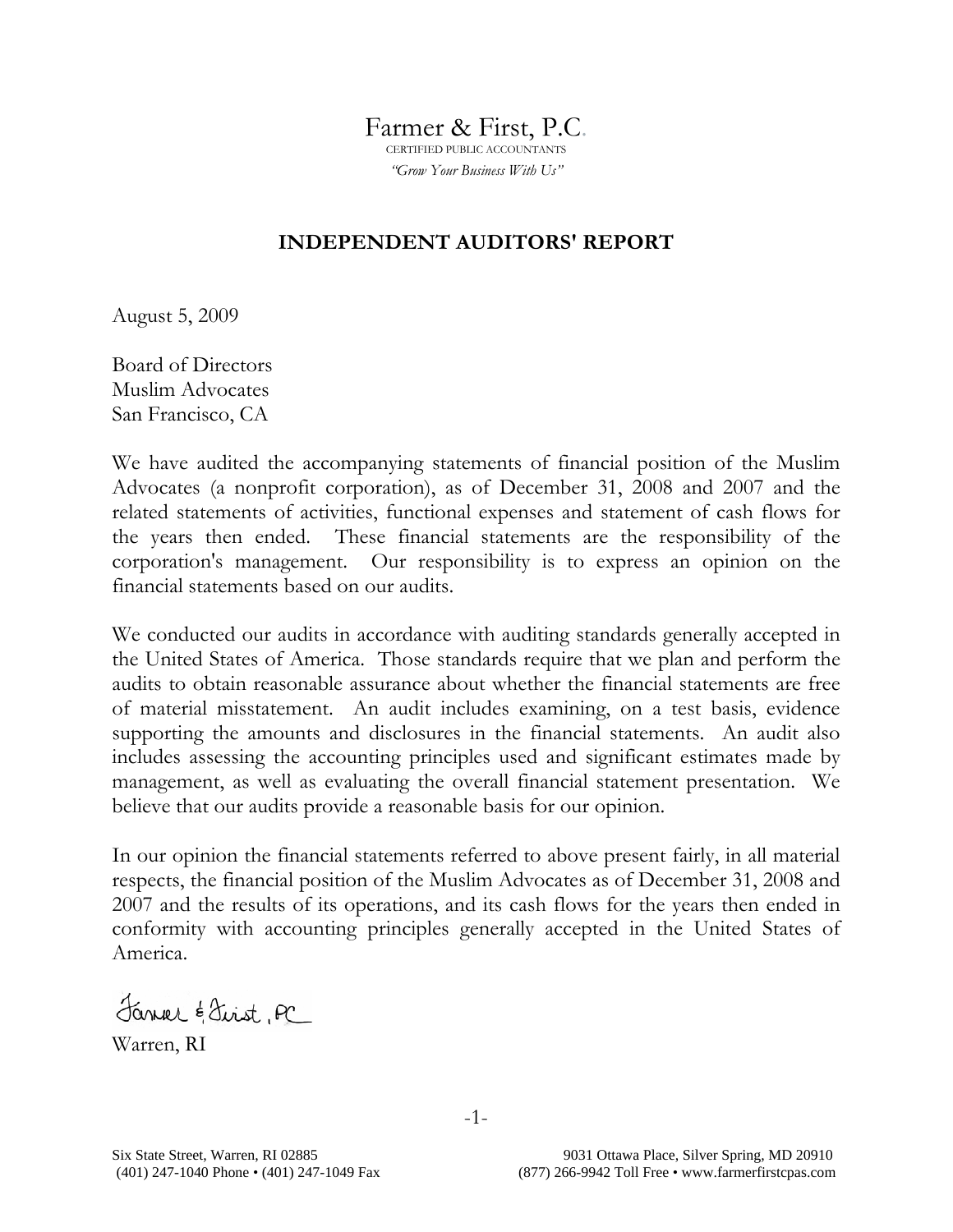# **Muslim Advocates STATEMENTS OF FINANCIAL POSITION December 31,**

|                                      | 2008             | 2007          |
|--------------------------------------|------------------|---------------|
| <b>ASSETS</b>                        |                  |               |
| <b>CURRENT ASSETS:</b>               |                  |               |
| Cash and cash equivalents            | \$<br>325,763 \$ | 236,353       |
| Accounts receivable                  |                  | 14,980        |
| Pledge receivables, net of allowance |                  |               |
| for uncollectible                    | 212,385          | 11,000        |
| Grant receivable                     | 9,250            | 125,000       |
| Prepaid expenses                     | 1,363            | 11,879        |
| Total current assets                 | 548,761          | 399,212       |
| PROPERTY AND EQUIPMENT:              |                  |               |
| Office equipment                     | 6,621            | 4,521         |
| Less: accumulated depreciation       | 1,182            | 36            |
| Property and equipment, net          | 5,439            | 4,485         |
| <b>OTHER ASSETS</b>                  |                  |               |
| Security deposits                    | 12,601           | 3,338         |
| <b>TOTAL ASSETS</b>                  | 566,801          | \$<br>407,035 |
| <b>LIABILITIES AND NET ASSETS</b>    |                  |               |
| <b>CURRENT LIABILITIES:</b>          |                  |               |
| Accounts payable - trade             | \$<br>33,907     | \$<br>25,189  |
| Accrued expenses                     | 13,155           | 898           |
| Total current liabilities            | 47,062           | 26,087        |
| <b>NET ASSETS:</b>                   |                  |               |
| Unrestricted                         | 147,560          | 67,940        |
| Temporarily restricted               | 372,179          | 313,008       |
| Total net assets                     | 519,739          | 380,948       |
| TOTAL LIABILITIES AND NET ASSETS     | 566,801          | \$<br>407,035 |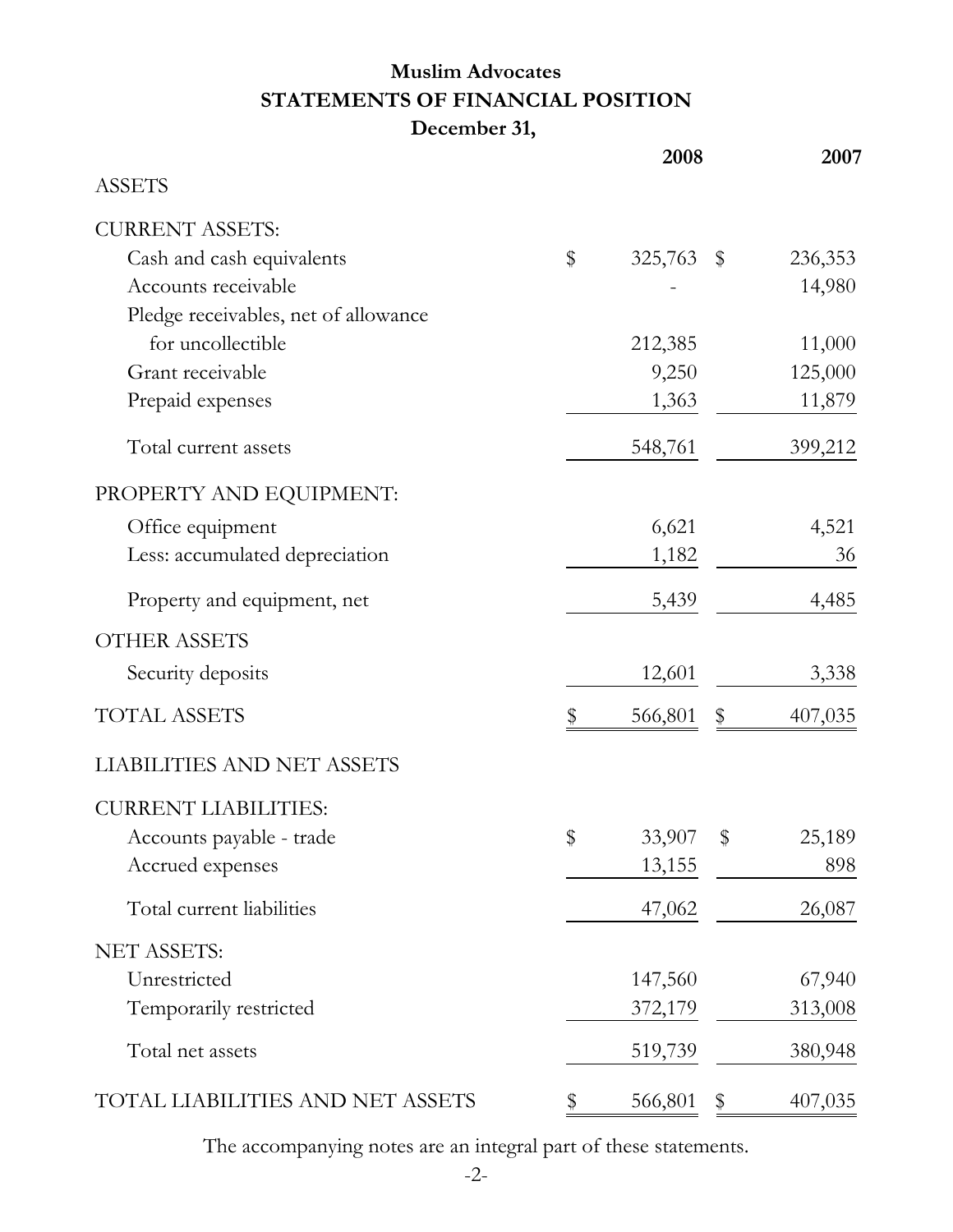# **Muslim Advocates STATEMENT OF ACTIVITIES For the Year Ended December 31, 2008**

|                                       | Temporarily   |            |         |  |  |
|---------------------------------------|---------------|------------|---------|--|--|
|                                       | Unrestricted  | Restricted | Total   |  |  |
| <b>SUPPORT &amp; REVENUE:</b>         |               |            |         |  |  |
| Grants/Contributions                  | 170,341       | 334,600    | 504,941 |  |  |
| Loss on sale of marketable securities | (382)         |            | (382)   |  |  |
| Net assets released from restriction  | 275,429       | (275,429)  |         |  |  |
| Total support & revenue               | 445,388       | 59,171     | 504,559 |  |  |
| <b>EXPENSES:</b>                      |               |            |         |  |  |
| Program services:                     |               |            |         |  |  |
| Racial Profiling                      | 161,926       |            | 161,926 |  |  |
| Muslim Charity Works                  | 130,396       |            | 130,396 |  |  |
| Supporting services:                  |               |            |         |  |  |
| Management & general                  | 41,167        |            | 41,167  |  |  |
| Fundraising                           | 32,279        |            | 32,279  |  |  |
| Total expenses                        | 365,768       |            | 365,768 |  |  |
| <b>CHANGE IN NET ASSETS</b>           | 79,620        | 59,171     | 138,791 |  |  |
| NET ASSETS, January 1, 2008           | 67,940        | 313,008    | 380,948 |  |  |
| NET ASSETS, December 31, 2008         | 147,560<br>\$ | 372,179    | 519,739 |  |  |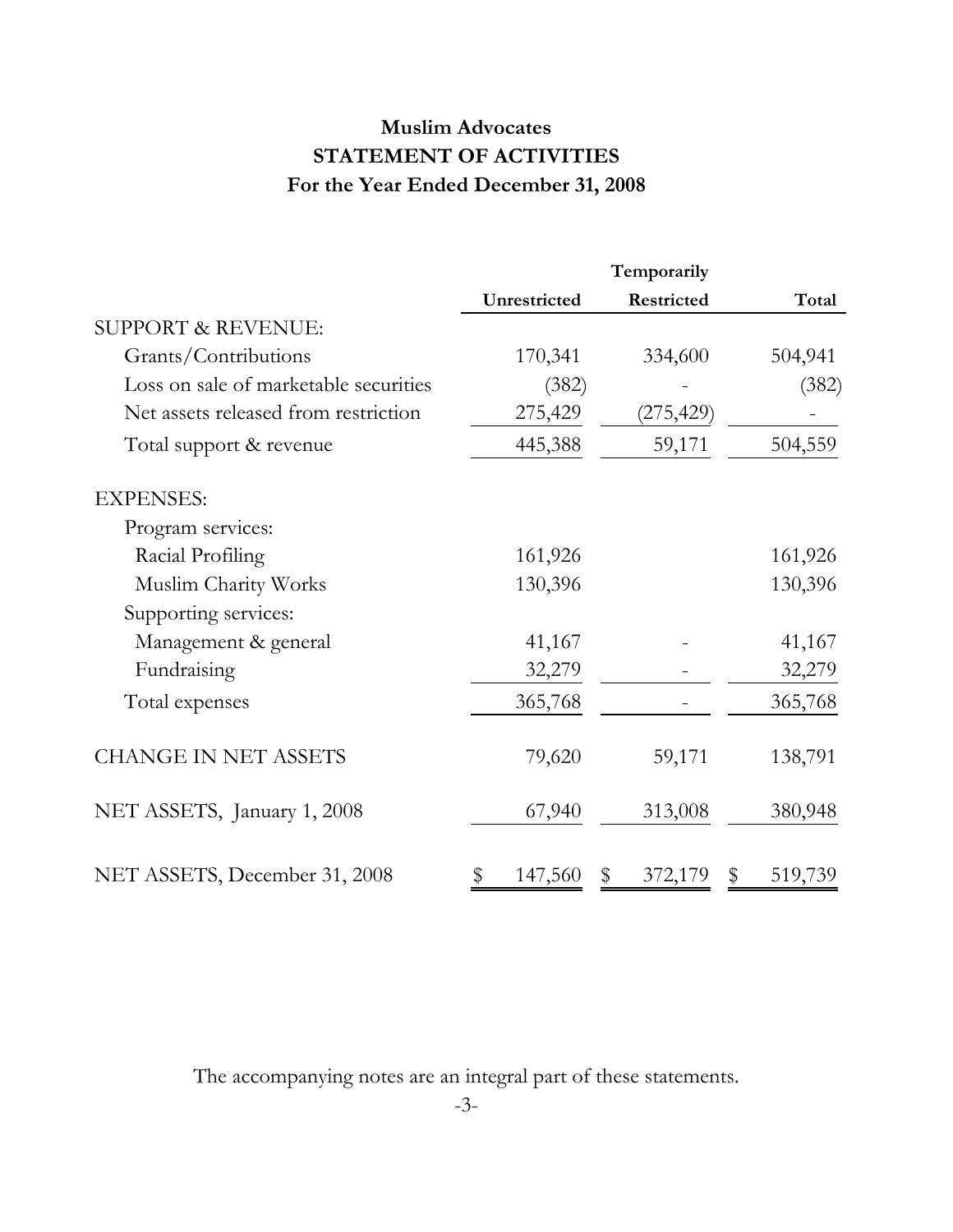# **Muslim Advocates STATEMENT OF ACTIVITIES For the Year Ended December 31, 2007**

|                                      | Temporarily  |            |               |  |  |
|--------------------------------------|--------------|------------|---------------|--|--|
|                                      | Unrestricted | Restricted | Total         |  |  |
| <b>SUPPORT &amp; REVENUE:</b>        |              |            |               |  |  |
| Grants/Contributions                 | 84,549       | 379,100    | 463,649       |  |  |
| Investment income                    | 83           |            | 83            |  |  |
| Miscellaneous income                 | 346          |            | 346           |  |  |
| Net assets released from restriction | 66,092       | (66,092)   |               |  |  |
| Total support & revenue              | 151,070      | 313,008    | 464,078       |  |  |
| <b>EXPENSES:</b>                     |              |            |               |  |  |
| Program services:                    |              |            |               |  |  |
| Racial Profiling                     | 25,164       |            | 25,164        |  |  |
| Muslim Charity Works                 | 52,330       |            | 52,330        |  |  |
| Supporting services:                 |              |            |               |  |  |
| Management & general                 | 21,458       |            | 21,458        |  |  |
| Fundraising                          | 18,541       |            | 18,541        |  |  |
| Total expenses                       | 117,493      |            | 117,493       |  |  |
| <b>CHANGE IN NET ASSETS</b>          | 33,577       | 313,008    | 346,585       |  |  |
| NET ASSETS, January 1, 2007          | 34,363       |            | 34,363        |  |  |
| NET ASSETS, December 31, 2007        | \$<br>67,940 | 313,008    | 380,948<br>\$ |  |  |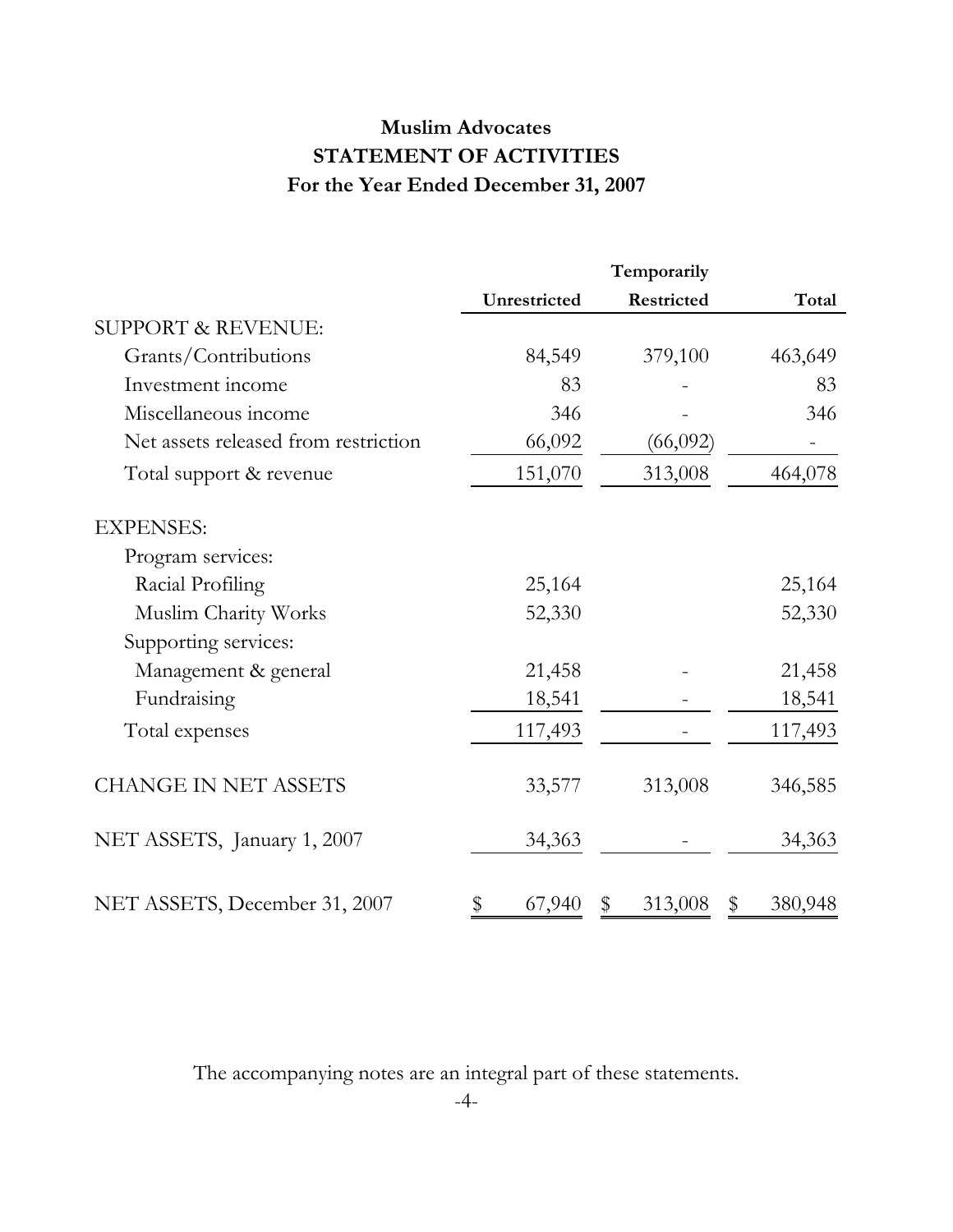# **Muslim Advocates STATEMENT OF FUNCTIONAL EXPENSES For the Year Ended December 31, 2008**

|                                | Program Services |                     |       |                         |                         |                           | <b>Supporting Services</b> |                         |    |                  |                         |                  |    |                        |
|--------------------------------|------------------|---------------------|-------|-------------------------|-------------------------|---------------------------|----------------------------|-------------------------|----|------------------|-------------------------|------------------|----|------------------------|
|                                |                  | Racial<br>Profiling |       | Muslim Charity<br>Works |                         | Total Program<br>Services |                            | Management<br>& General |    | Fund-<br>Raising |                         | Total<br>Support |    | Functional<br>Expenses |
| Salaries                       | \$               | 87,324              | $\$\$ | 89,145                  | $\sqrt[6]{\frac{1}{2}}$ | 176,469 \$                |                            | $24,610$ \$             |    | 20,089           | $\sqrt[6]{\frac{1}{2}}$ | 44,699 \$        |    | 221,168                |
| Payroll taxes                  |                  | 6,804               |       | 7,003                   |                         | 13,807                    |                            | 2,411                   |    | 1,548            |                         | 3,959            |    | 17,766                 |
| Benefits                       |                  | 3,436               |       | 3,826                   |                         | 7,262                     |                            | 1,214                   |    | 1,192            |                         | 2,406            |    | 9,668                  |
| Total payroll-related expenses |                  | 97,564              |       | 99,974                  |                         | 197,538                   |                            | 28,235                  |    | 22,829           |                         | 51,064           |    | 248,602                |
| Occupancy                      |                  | 11,526              |       | 14,206                  |                         | 25,732                    |                            | 2,567                   |    | 2,373            |                         | 4,940            |    | 30,672                 |
| Video production & dist.       |                  | 29,151              |       |                         |                         | 29,151                    |                            |                         |    |                  |                         |                  |    | 29,151                 |
| Professional fees              |                  | 8,046               |       | 3,139                   |                         | 11,185                    |                            | 769                     |    | 1,521            |                         | 2,290            |    | 13,475                 |
| Travel                         |                  | 5,946               |       | 2,637                   |                         | 8,583                     |                            | 775                     |    | 1,506            |                         | 2,281            |    | 10,864                 |
| Web site expenses              |                  | 3,215               |       | 3,265                   |                         | 6,480                     |                            | 181                     |    | 44               |                         | 225              |    | 6,705                  |
| Bad debts                      |                  |                     |       |                         |                         |                           |                            | 5,350                   |    |                  |                         | 5,350            |    | 5,350                  |
| Printing and publications      |                  | 362                 |       | 1,866                   |                         | 2,228                     |                            | 159                     |    | 1,935            |                         | 2,094            |    | 4,322                  |
| Supplies                       |                  | 820                 |       | 1,417                   |                         | 2,237                     |                            | 1,491                   |    | 177              |                         | 1,668            |    | 3,905                  |
| Insurance                      |                  | 1,107               |       | 1,218                   |                         | 2,325                     |                            | 289                     |    | 99               |                         | 388              |    | 2,713                  |
| Telephone                      |                  | 1,026               |       | 1,266                   |                         | 2,292                     |                            | 182                     |    | 211              |                         | 393              |    | 2,685                  |
| Postage and shipping           |                  | 640                 |       | 5                       |                         | 645                       |                            | 245                     |    | 1,364            |                         | 1,609            |    | 2,254                  |
| Depreciation                   |                  | 471                 |       | 527                     |                         | 998                       |                            | 99                      |    | 49               |                         | 148              |    | 1,146                  |
| Staff development              |                  | 44                  |       | 538                     |                         | 582                       |                            | 240                     |    |                  |                         | 240              |    | 822                    |
| Bank charges                   |                  | 179                 |       | 143                     |                         | 322                       |                            | 217                     |    | 37               |                         | 254              |    | 576                    |
| Miscellaneous                  |                  | 1,829               |       | 195                     |                         | 2,024                     |                            | 368                     |    | 134              |                         | 502              |    | 2,526                  |
| Totals                         | \$               | 161,926             | \$    | 130,396                 | \$                      | 292,322                   | \$                         | 41,167                  | \$ | 32,279           | \$                      | 73,446           | \$ | 365,768                |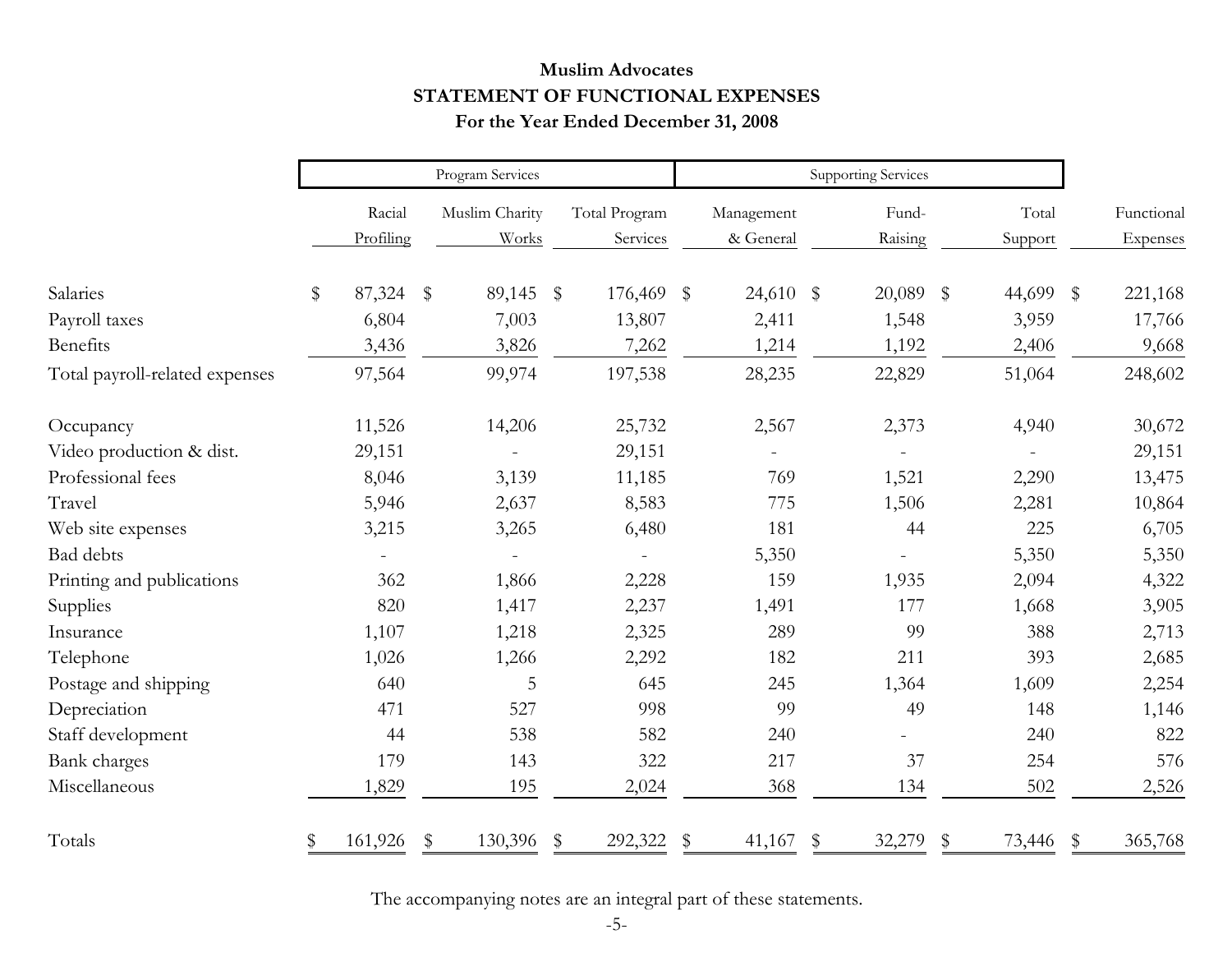# **Muslim Advocates STATEMENT OF FUNCTIONAL EXPENSES For the Year Ended December 31, 2007**

|                                | Program Services |                     |    |                         |    | <b>Supporting Services</b> |    |                         |                         |                  |    |                  |    |                        |
|--------------------------------|------------------|---------------------|----|-------------------------|----|----------------------------|----|-------------------------|-------------------------|------------------|----|------------------|----|------------------------|
|                                |                  | Racial<br>Profiling |    | Muslim Charity<br>Works |    | Total Program<br>Services  |    | Management<br>& General |                         | Fund-<br>Raising |    | Total<br>Support |    | Functional<br>Expenses |
| Salaries                       | \$               | 16,845              | \$ | 42,102 $\frac{1}{2}$    |    | 58,947 \$                  |    | 14,839                  | $\sqrt[6]{\frac{1}{2}}$ | $7,082$ \$       |    | $21,921$ \$      |    | 80,868                 |
| Payroll taxes                  |                  | 1,371               |    | 3,131                   |    | 4,502                      |    | 1,192                   |                         | 564              |    | 1,756            |    | 6,258                  |
| <b>Benefits</b>                |                  | 831                 |    | 2,020                   |    | 2,851                      |    | 738                     |                         | 351              |    | 1,089            |    | 3,940                  |
| Total payroll-related expenses |                  | 19,047              |    | 47,253                  |    | 66,300                     |    | 16,769                  |                         | 7,997            |    | 24,766           |    | 91,066                 |
| Travel                         |                  | 546                 |    | 2,332                   |    | 2,878                      |    |                         |                         | 6,454            |    | 6,454            |    | 9,332                  |
| Occupancy                      |                  | 1,564               |    | 1,565                   |    | 3,129                      |    | 1,404                   |                         |                  |    | 1,404            |    | 4,533                  |
| Professional fees              |                  | 2,703               |    |                         |    | 2,703                      |    | 817                     |                         |                  |    | 817              |    | 3,520                  |
| Bad debts                      |                  |                     |    |                         |    |                            |    |                         |                         | 2,675            |    | 2,675            |    | 2,675                  |
| Printing and publications      |                  | 331                 |    |                         |    | 331                        |    | 15                      |                         | 1,346            |    | 1,361            |    | 1,692                  |
| Insurance                      |                  | 348                 |    | 347                     |    | 695                        |    | 259                     |                         |                  |    | 259              |    | 954                    |
| Supplies                       |                  |                     |    | 133                     |    | 133                        |    | 504                     |                         | 38               |    | 542              |    | 675                    |
| Telephone                      |                  | 299                 |    | 299                     |    | 598                        |    | 58                      |                         | 7                |    | 65               |    | 663                    |
| Bank charges                   |                  |                     |    |                         |    |                            |    | 527                     |                         |                  |    | 527              |    | 527                    |
| Postage and shipping           |                  | 6                   |    |                         |    | 6                          |    | 289                     |                         | 24               |    | 313              |    | 319                    |
| Web hosting                    |                  | 120                 |    |                         |    | 120                        |    | 126                     |                         |                  |    | 126              |    | 246                    |
| Depreciation                   |                  |                     |    |                         |    |                            |    | 36                      |                         |                  |    | 36               |    | 36                     |
| Miscellaneous                  |                  | 200                 |    | 401                     |    | 601                        |    | 654                     |                         |                  |    | 654              |    | 1,255                  |
| Totals                         |                  | 25,164              | \$ | 52,330                  | \$ | 77,494                     | \$ | 21,458                  | \$                      | 18,541           | \$ | 39,999           | \$ | 117,493                |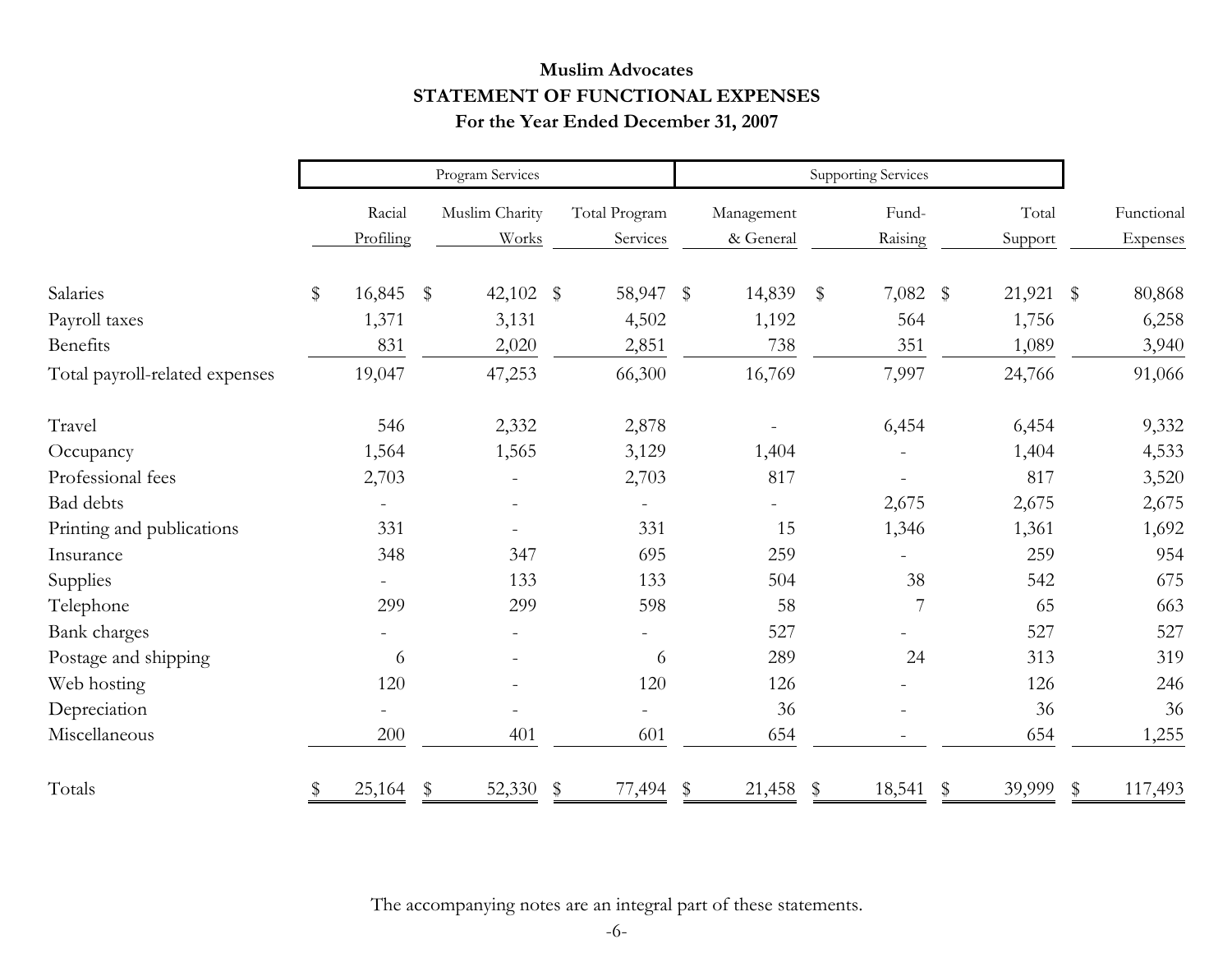# **Muslim Advocates STATEMENTS OF CASH FLOWS For the Years Ended December 31,**

|                                               | 2008          |       | 2007      |
|-----------------------------------------------|---------------|-------|-----------|
| CASH FLOWS PROVIDED BY OPERATING ACTIVITIES:  |               |       |           |
| Increase in net assets                        | \$<br>138,791 | $\$\$ | 346,585   |
| Adjustments to reconcile change in net assets |               |       |           |
| to net cash provided by operating activities: |               |       |           |
| Depreciation                                  | 1,146         |       | 36        |
| Decrease (increase) in operating assets:      |               |       |           |
| Accounts receivable                           | 14,980        |       | (14,980)  |
| Pledge receivable                             | (201, 385)    |       | (11,000)  |
| Grant receivable                              | 115,750       |       | (125,000) |
| Prepaid expenses                              | 10,516        |       | (11, 879) |
| Security deposits                             | (9,263)       |       | (3,338)   |
| Increase (decrease) in operating liabilities: |               |       |           |
| Accounts payable - trade                      | 8,718         |       | 17,112    |
| Accrued expenses                              | 12,257        |       | 898       |
| Net cash provided by operating activities     | 91,510        |       | 198,434   |
| CASH FLOWS USED BY INVESTING ACTIVITIES:      |               |       |           |
| Purchase of property and equipment            | (2,100)       |       | (4,521)   |
| NET INCREASE IN CASH AND                      |               |       |           |
| <b>CASH EQUIVALENTS</b>                       | 89,410        |       | 193,913   |
| CASH AND CASH EQUIVALENTS,                    |               |       |           |
| <b>BEGINNING OF THE YEAR</b>                  | 236,353       |       | 42,440    |
| CASH AND CASH EQUIVALENTS,                    |               |       |           |
| <b>END OF THE YEAR</b>                        | 325,763       | \$    | 236,353   |
|                                               |               |       |           |
| Interest paid during the year                 | \$            | \$    |           |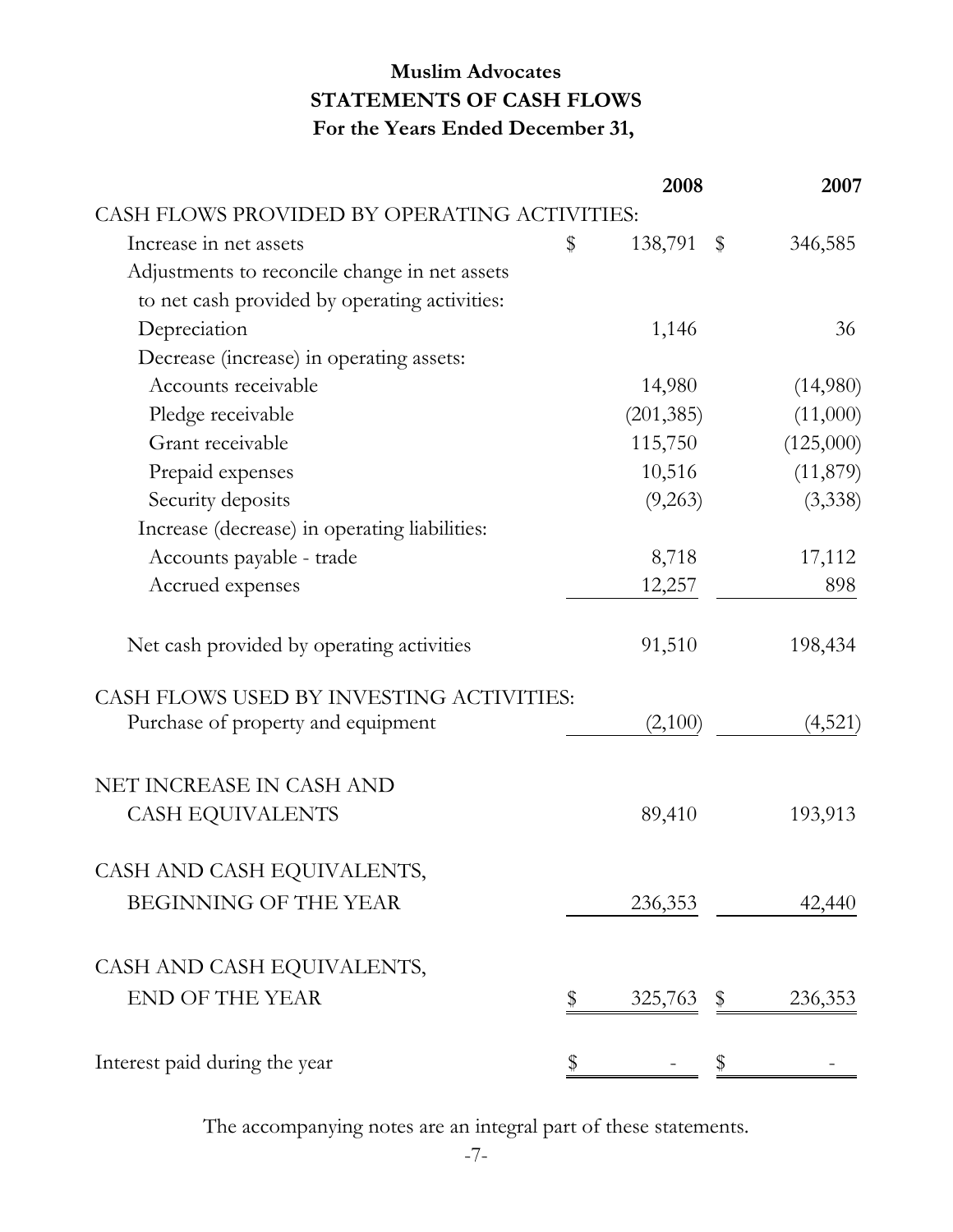# NOTE A - ORGANIZATION AND SUMMARY OF ACCOUNTING POLICIES

# 1. **Nature of Activities**

Muslim Advocates (a non-profit organization) was incorporated in Washington, DC on February 4, 2005 to promote and protect freedom, justice and equality for all, regardless of faith, using the tools of legal advocacy, policy engagement and civic education and by serving as a legal resource to promote the full and meaningful participation of Muslims in American public life.

# 2. **Basis of Accounting**

The organization recognizes income on the accrual method of accounting in accordance with accounting principles generally accepted in the United States of America.

#### 3. **Basis of Presentation**

The financial statement presentation follows the recommendations of the Financial Accounting Standards Board in its Statement of Financial Accounting Standards (SFAS) No. 117, *Financial Statements of Not-for-Profit Organizations*. Under SFAS 117, the Organization is required to report information regarding its financial position and activities according to three classes of net assets: unrestricted, temporarily restricted and permanently restricted. The organization had no permanently restricted net assets as of December 31, 2008 and 2007.

# 4. **Cash and Cash Equivalents**

For purposes of the statements of financial position and cash flows, the Organization considers all unrestricted highly liquid investments, with an initial maturity of three months or less, to be considered cash.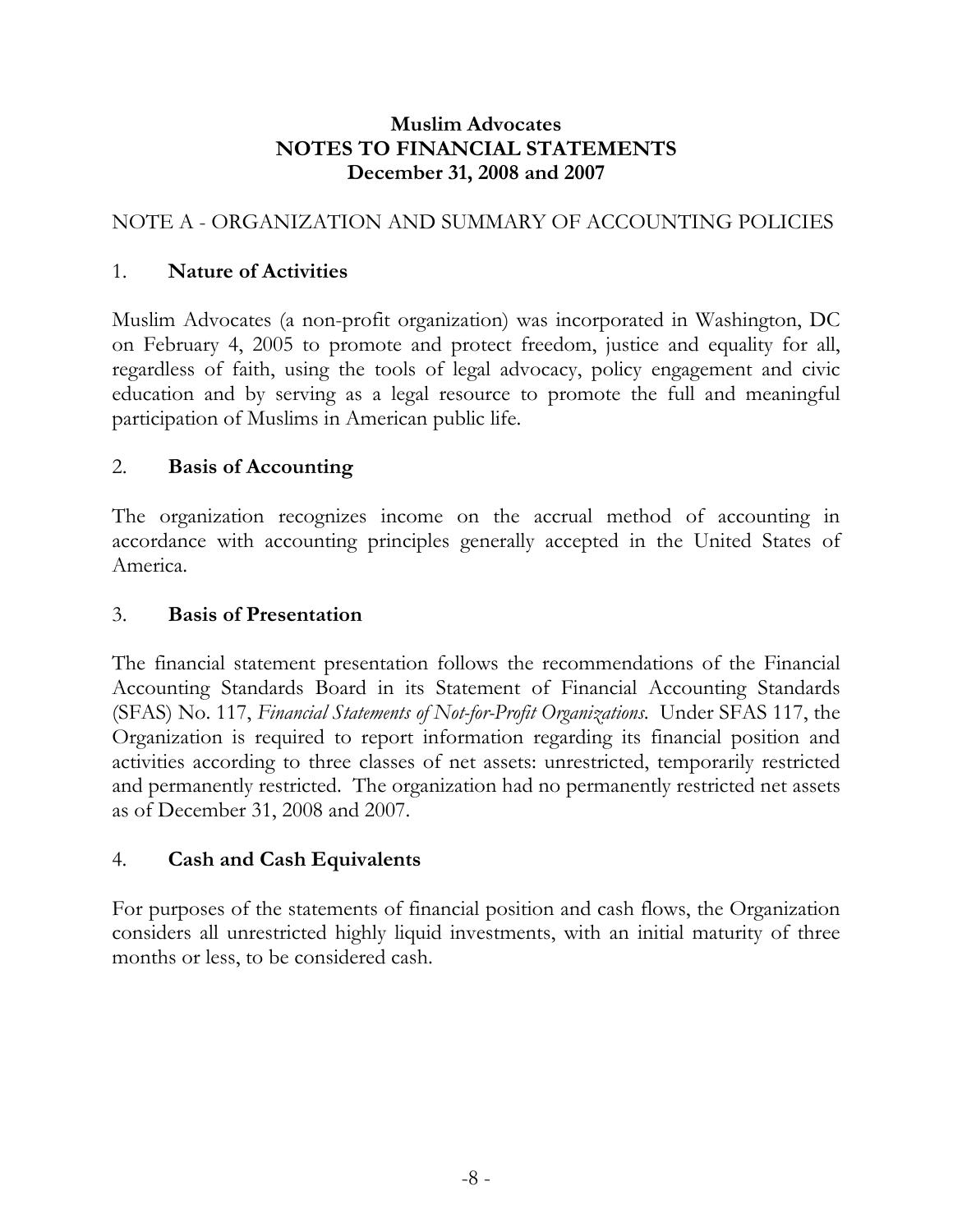NOTE A - ORGANIZATION AND SUMMARY OF ACCOUNTING POLICIES (continued)

# 5. **Property and Equipment**

Property and equipment are stated at cost. Depreciation is calculated for financial statement purposes using the straight-line method based on the property's estimated life.

Additions and improvements that add materially to productive capacity, or extend the life of an asset, are capitalized. Normal repairs and maintenance are charged against income. When facilities are retired or sold, their cost and accumulated depreciation are removed from the accounts and related gains or losses are included in income. In case of trade items, any remaining book value increases the basis of the new acquisitions.

Donations of property and equipment are recorded as support at their estimated fair value. Such donations are reported as unrestricted support unless the donor has restricted the donated asset to a specific purpose. The estimated lives used in determining depreciation are:

$$
Equipment \t\t 5-7 years
$$

# 6. **Income Taxes**

The Organization is a not-for-profit organization that is generally exempt from income taxes under Section  $501(c)(3)$  of the Internal Revenue Code. In addition, the organization has been classified as an organization that is not a private foundation under Section  $590(a)(1)$ . Income that is not related to exempt purposes, less applicable deductions, is subject to Federal and state corporate income taxes. The Organization did not have any unrelated business income for the years ended December 31, 2008 and 2007.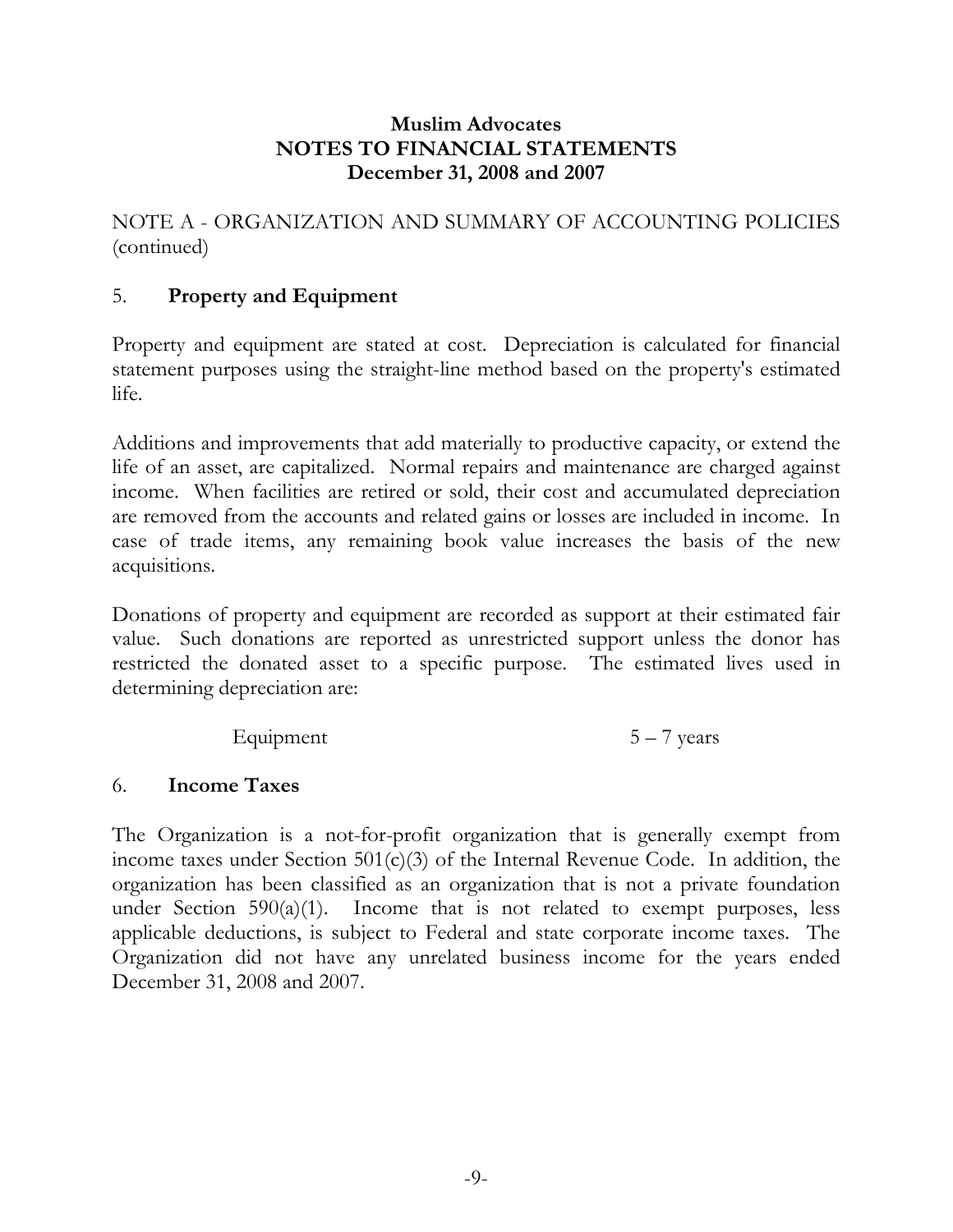NOTE A - ORGANIZATION AND SUMMARY OF ACCOUNTING POLICIES (continued)

# 7. **Donated Material and Contributed Services**

Numerous unpaid volunteers have made significant contributions of their time to the management of the Organization and to the delivery of its program services. The value of the donated time is not determinable and, as such, is not reflected in these financial statements.

#### 8. **Restricted and Unrestricted Revenue**

Contributions received are recorded as unrestricted, temporarily restricted, or permanently restricted support, depending on the existence and/or nature of any donor restrictions. All donor-restricted support is reported as an increase in temporarily or permanently restricted net assets, depending on the nature of the restriction. When a restriction expires (that is, when a stipulated time restriction ends or purpose restriction is accomplished), temporarily restricted net assets are reclassified to unrestricted net assets and reported in the Statement of Activities as net assets released from restrictions.

# 9. **Functional Allocation of Expenses**

The costs of providing the various programs and other activities have been summarized on a functional basis in the Statement of Functional Expenses. Accordingly, certain costs have been allocated among the programs and supporting services benefited.

#### 10. **Grants and Contract Awards**

The Organization receives grants from private grantors for various purposes. Grants and contract awards not yet received are accrued. The Organization defers grants and contract revenues received under approved awards from grantors to the extent they exceed expenses incurred for the purposes specified under the grant restrictions.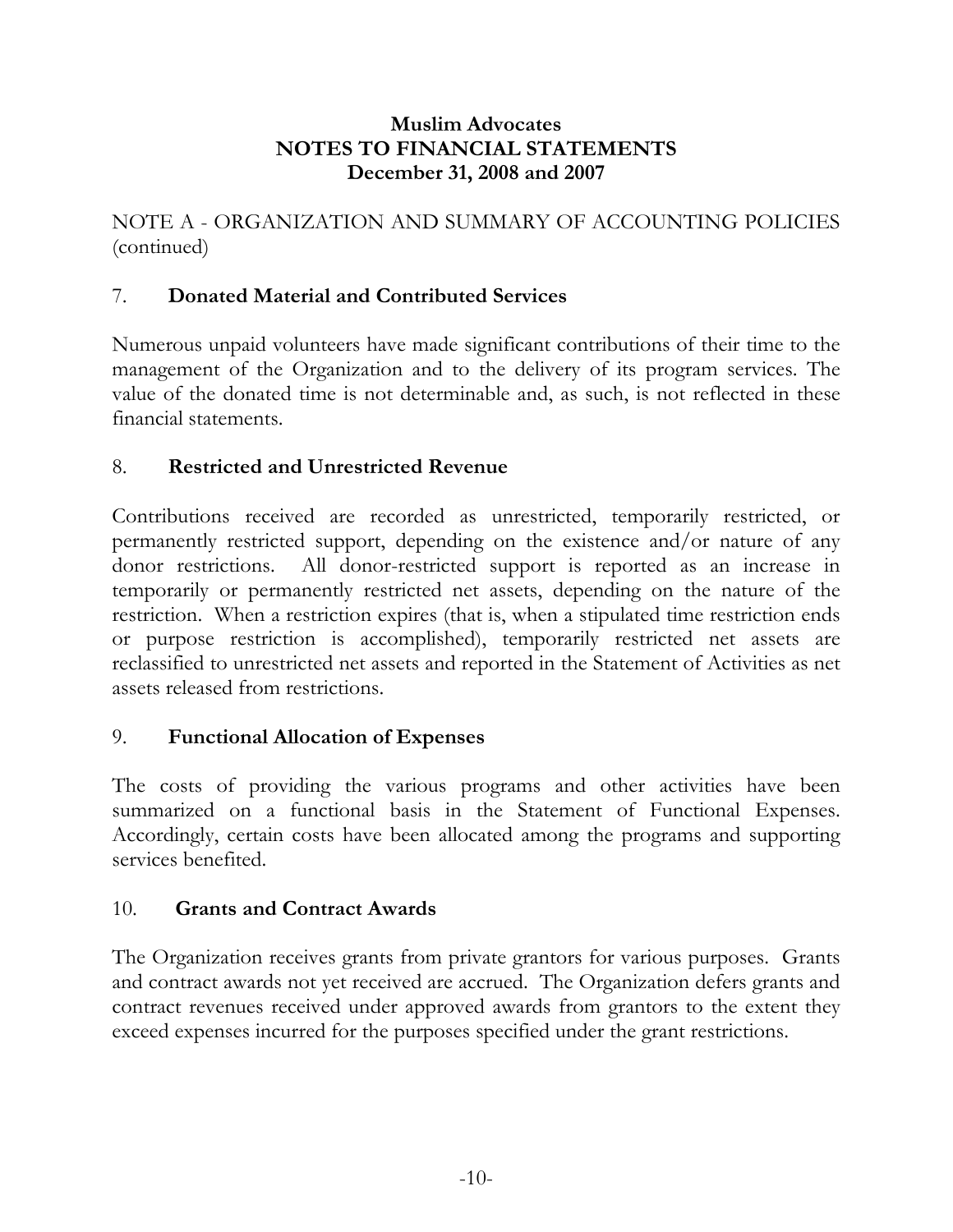NOTE A - ORGANIZATION AND SUMMARY OF ACCOUNTING POLICIES (continued)

#### 11. **Promises to Give**

Unconditional promises to give are recognized as revenue or gains in the period received and as assets, decreases of liabilities, or expenses depending on the form of the benefits received. Conditional promises to give are recognized when the conditions on which they depend are substantially met. All promises to give are due in less than one year.

#### 12. **Use of Estimates**

In preparing financial statements in conformity with accounting principles generally accepted in the United States of America, management is required to make estimates and assumptions that affect the reported amounts of assets and liabilities, the disclosure of contingent assets and liabilities at the date of the financial statements, and the reported amounts of revenues and expenses during the reporting period. Actual results could differ from those estimates.

# NOTE B – TEMPORARILY RESTRICTED NET ASSETS

Temporarily restricted net assets as of December 31, 2008 and 2007 represent grants that have been received and designated as temporarily restricted by the grantor. As these funds are expended, the temporary restrictions expire and the temporarily restricted net assets are reclassified to unrestricted net assets on the statement of financial position.

|                      | Balance<br>01/01/08 | Awards    | Grant Net Assets<br>Released | Balance<br>12/31/08 |
|----------------------|---------------------|-----------|------------------------------|---------------------|
| Racial Profiling     | \$233,028           | \$134,600 | \$193,587                    | \$174,041           |
| Muslim Charity Works | 79,980              | 200,000   | 81,842                       | <u>198,138</u>      |
| Total                | \$313,008           | \$334,600 | <u>\$275,429</u>             | \$372,179           |